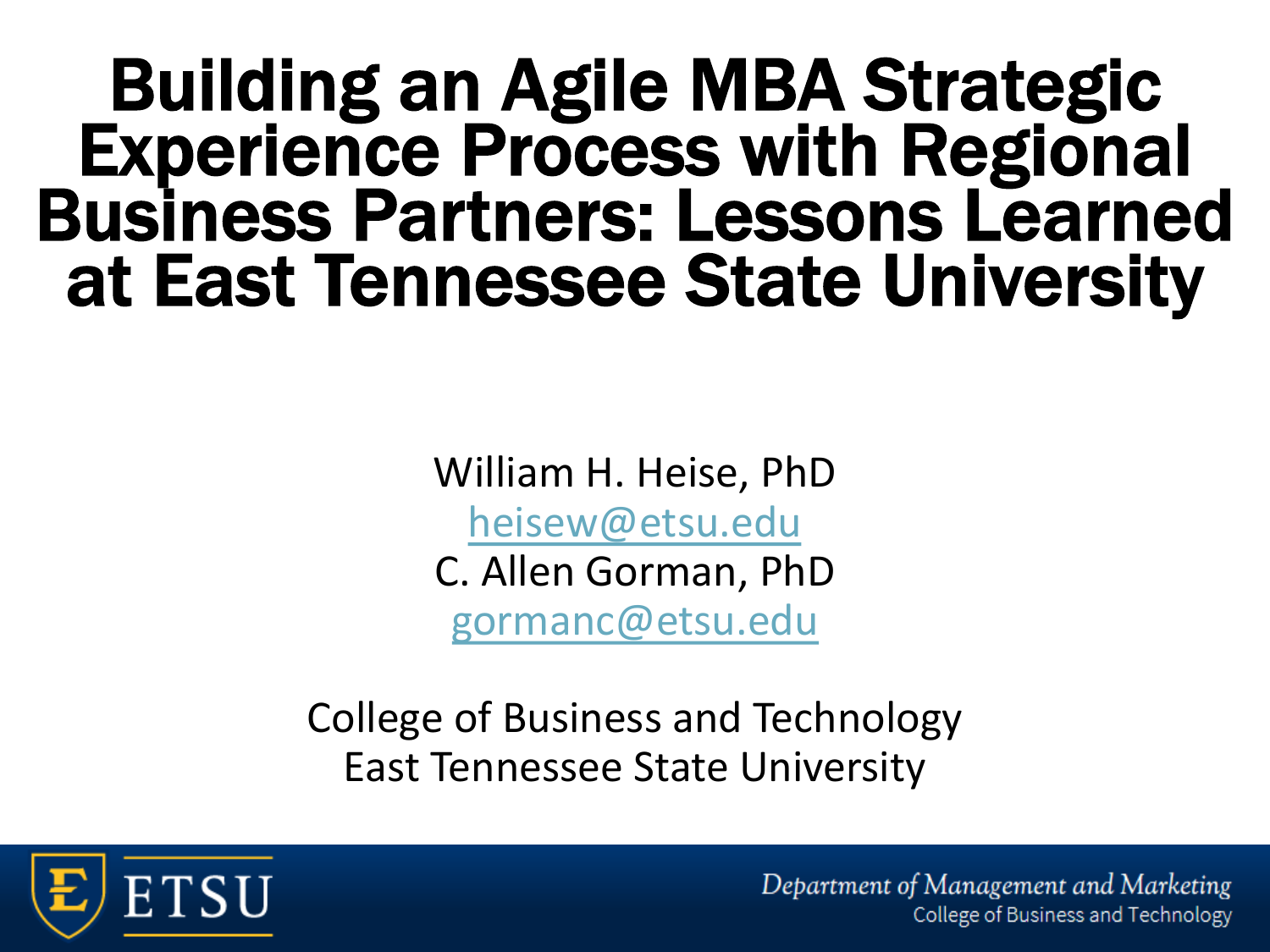# ETSU – General Information

- 14,606 students
- 2,815 faculty and staff
- 16:1 student-to-faculty ratio
- 68% of all credit hours taught by full-time faculty
- 58,455 community service hours in 2017/18
- Designated Military Friendly and Military Spouse Friendly School

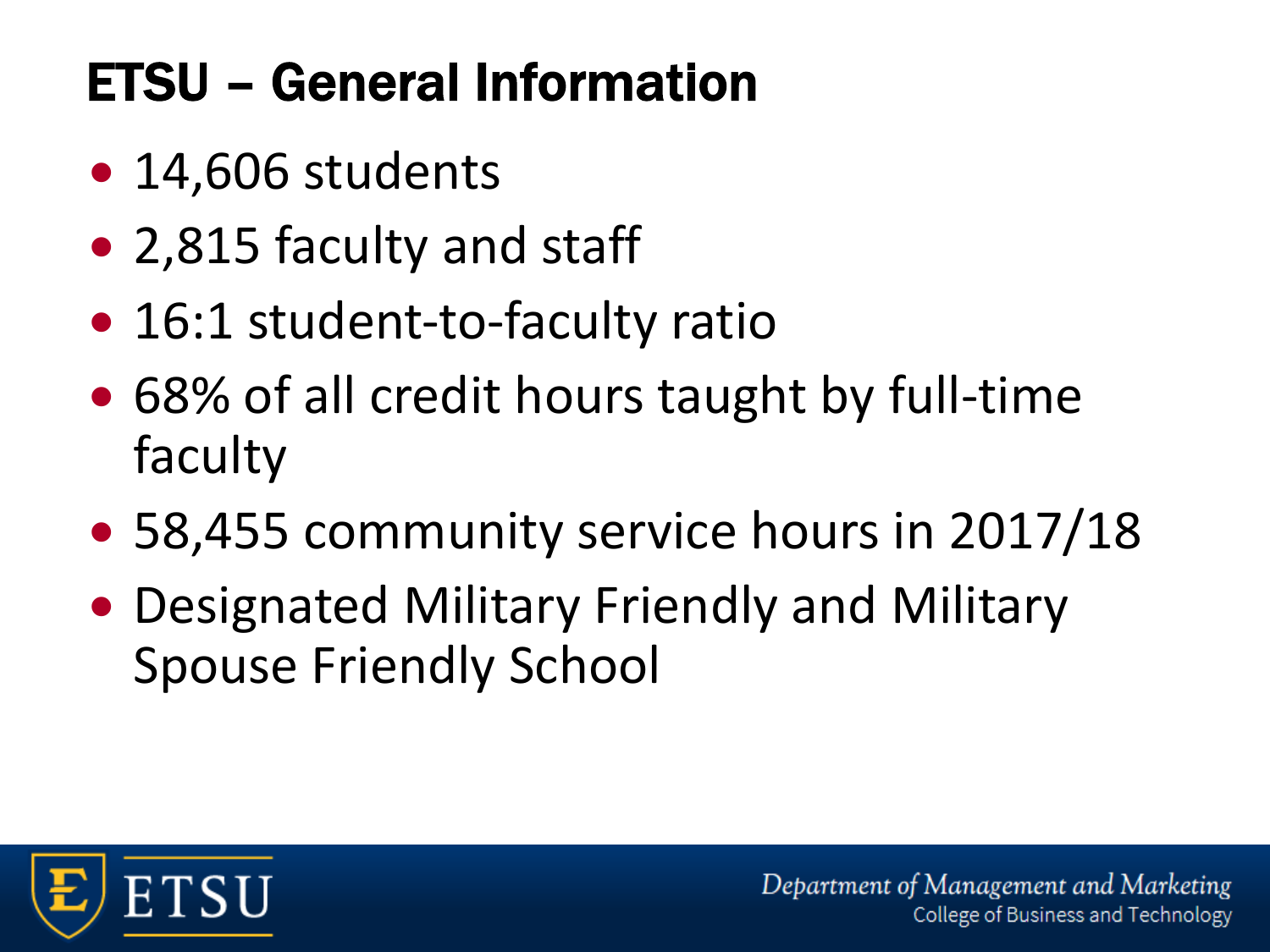## College of Business and Technology

- AACSB accredited
- BBA (Accountancy, Economics, Finance, Management, Marketing)
- MBA, Masters Digital Marketing, and MAcc graduate business programs
- 46% of ETSU's international students from 43 countries
- Accelerated MBA (AMBA) in 11<sup>th</sup> year
- Joint MBA/PharmD and MBA/MD (new for 2019) programs

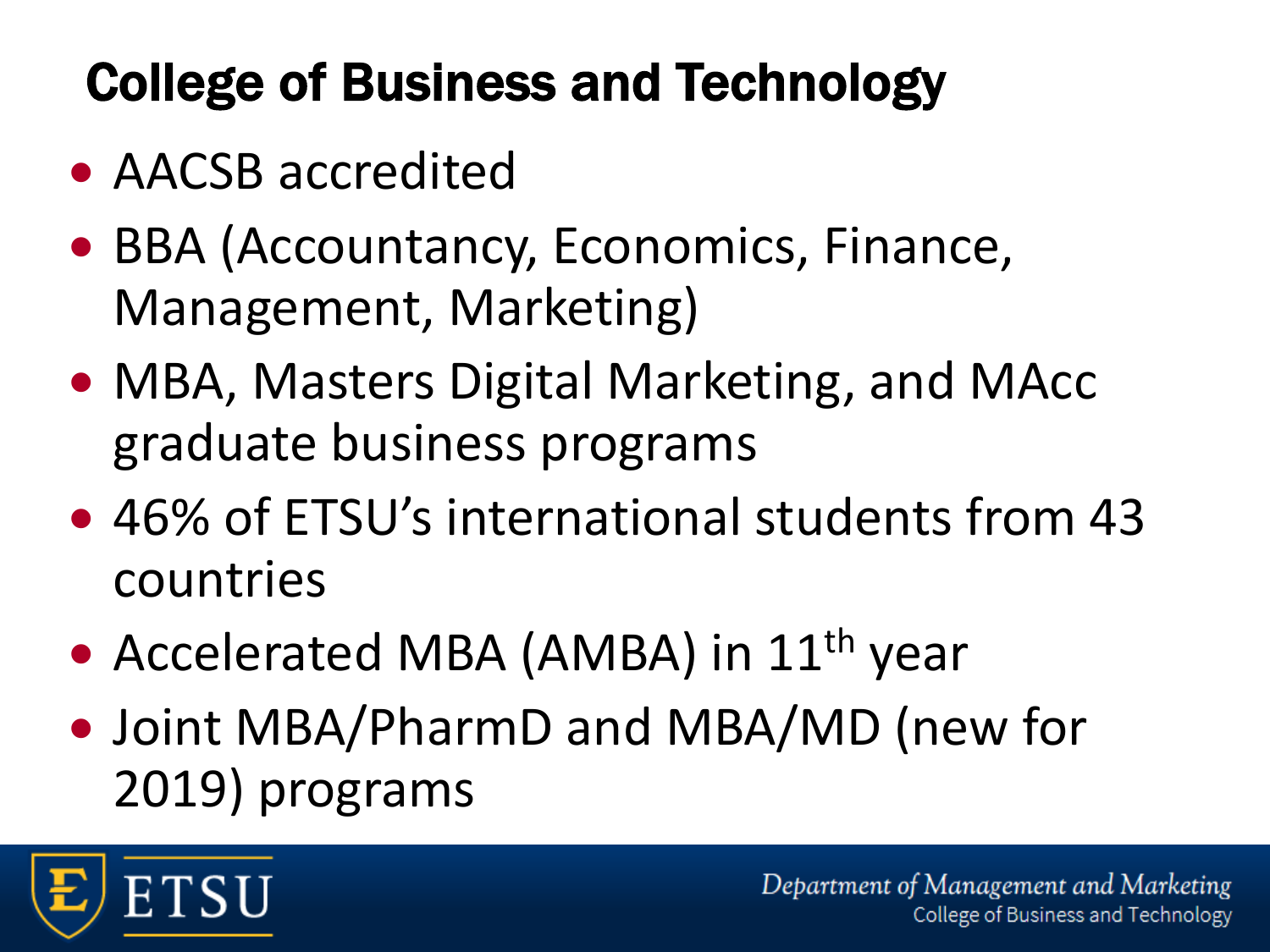## MBA Programs - Background

- Traditional, AMBA, and Online (new for 2019)
- 36 credit hours
- 3 years of professional experience required for AMBA
- Strategic Management Process (5500) and Strategic Experience (5800) courses focus on client projects
	- *Large Companies*
	- *Not for Profit/Government*
	- *Small Business/Entrepreneurial*

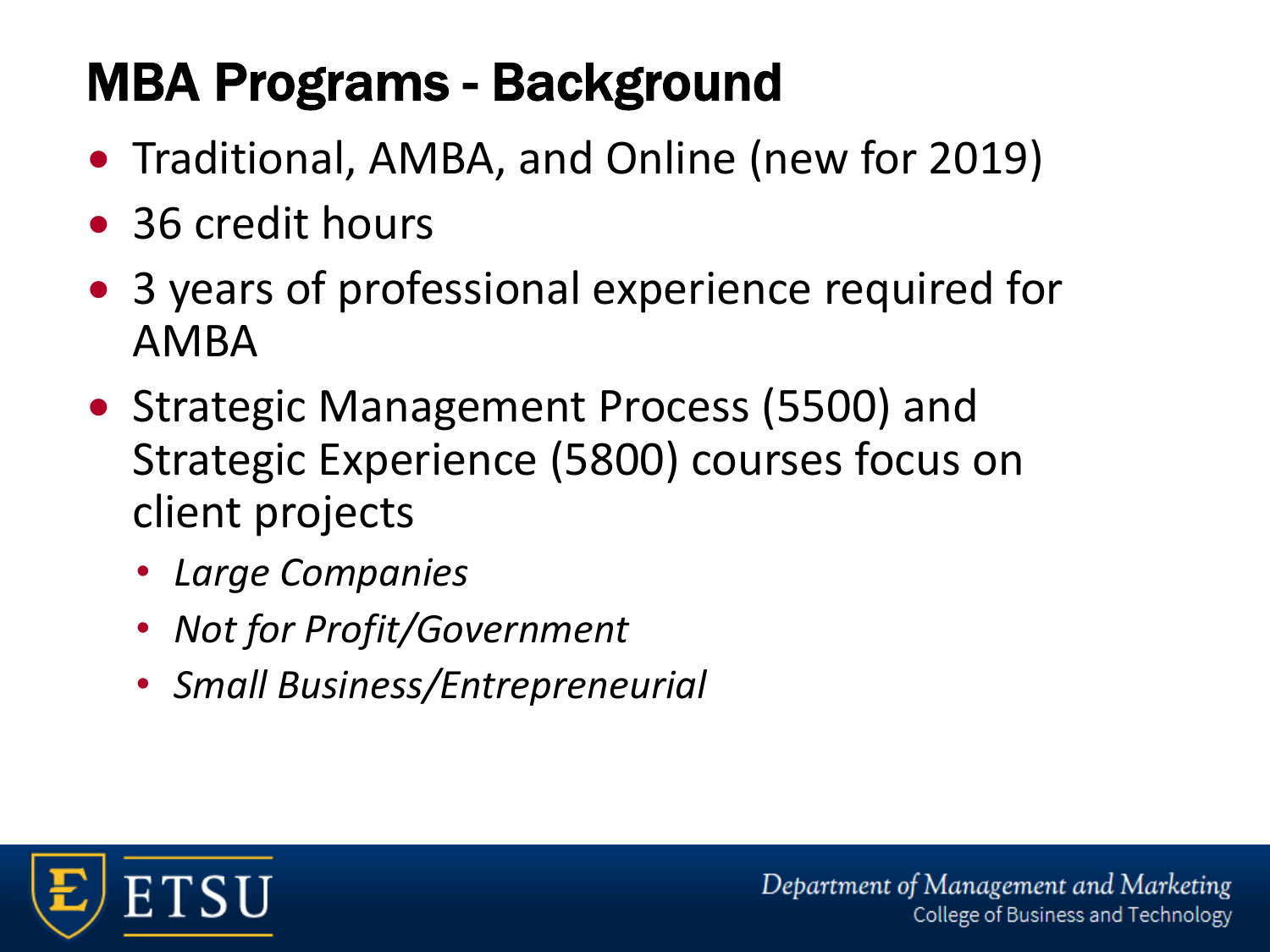### ETSU MBA Capstone Experience

- Objectives
- Project Selection Criteria
- Scope Definition
- Expectations for Students
- Expectations for Clients
- Results and Key Learnings
- Discussion Questions

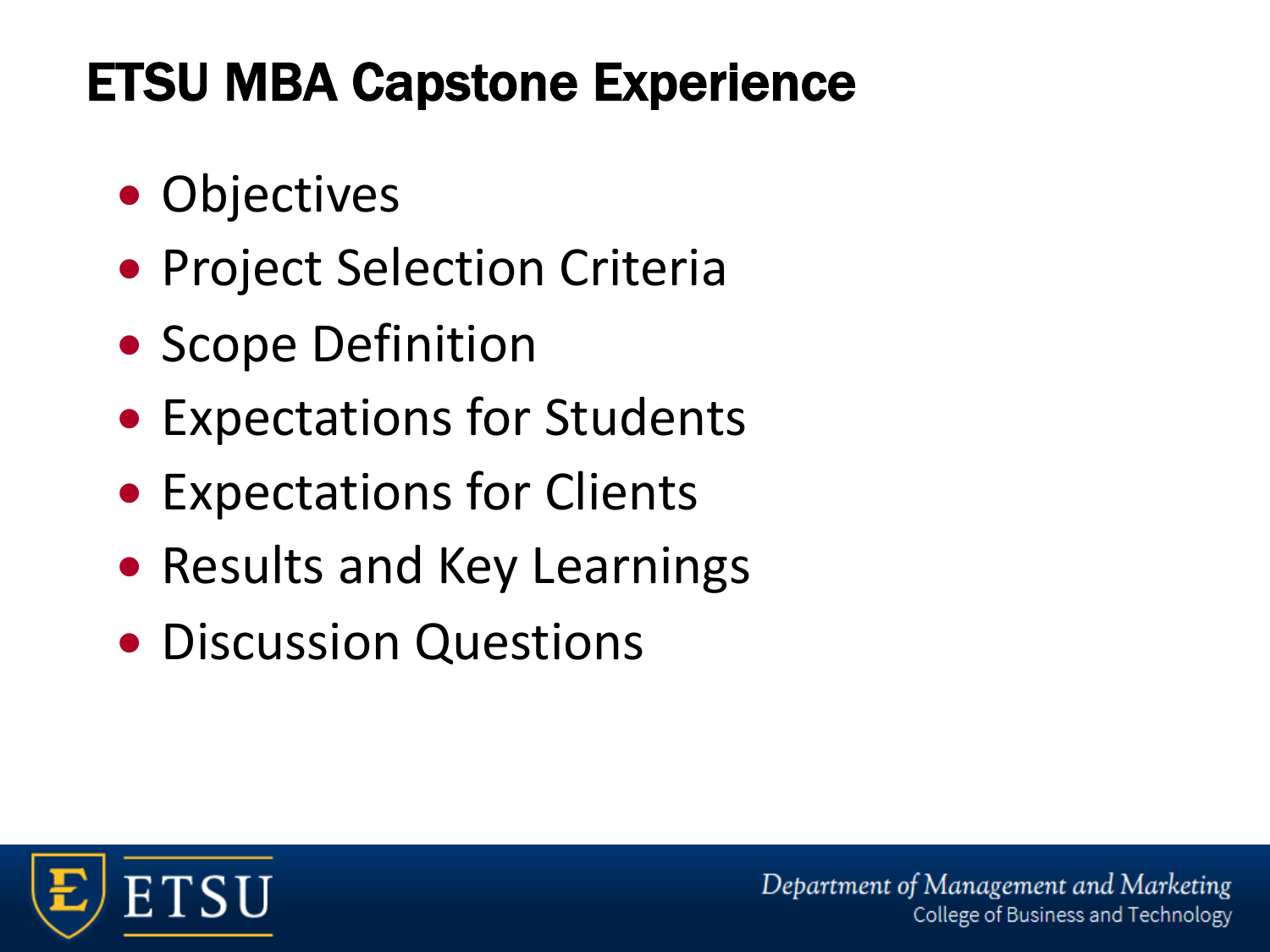#### Capstone Objectives

- Real-life project experience for the MBA student teams
- Application of the tools and models learned in the Strategic Management course
- Value to clients as an initial consulting effort in helping research and provide recommendations for an actual problem
- Side benefit client may end up hiring some of the students upon graduation

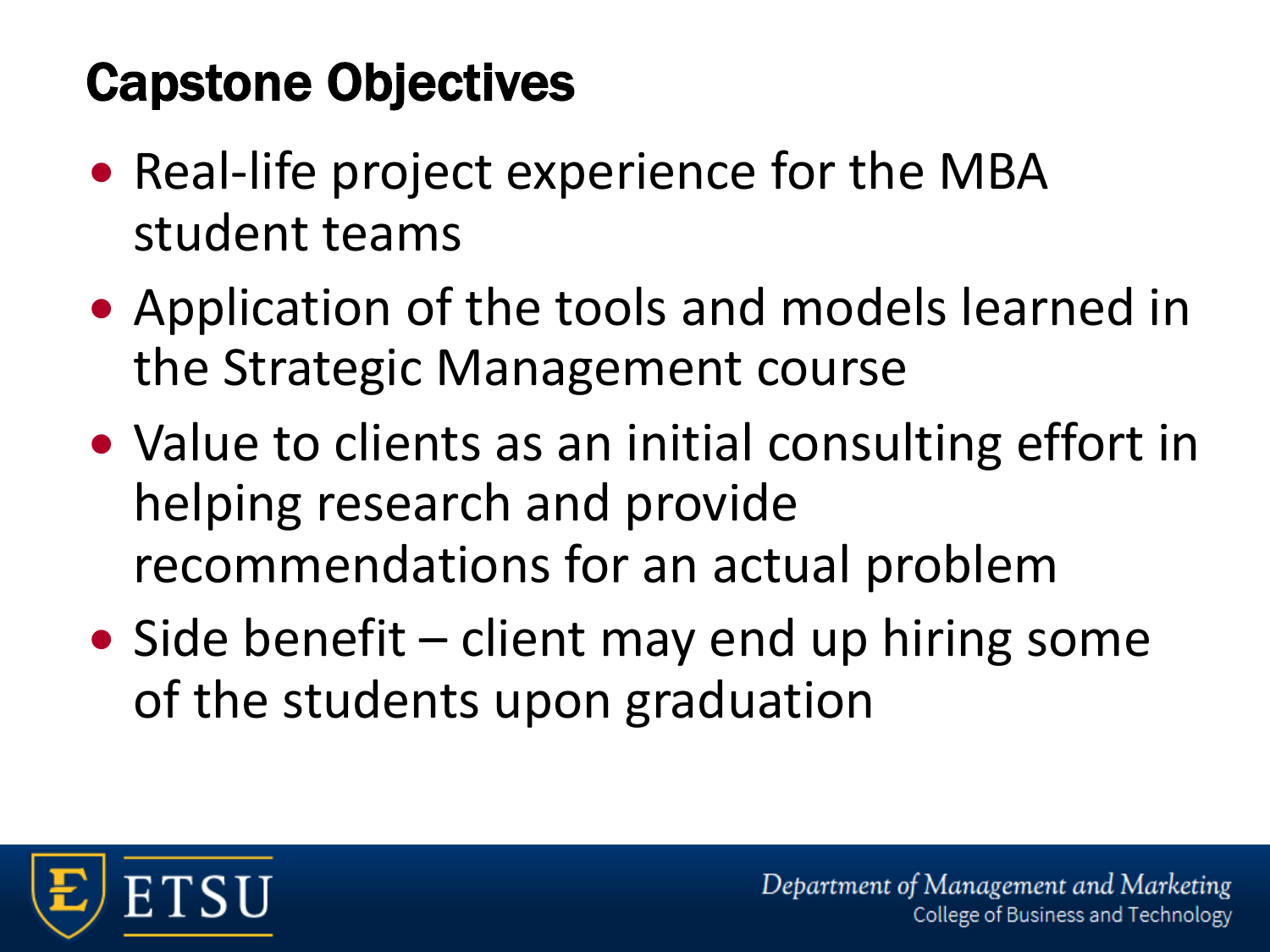#### Capstone Project Selection *What makes a good project?*

Not easy to quantify, but some general guidelines:

- *Timing – consider the academic calendar which doesn't match up to industry*
	- Usually duration is 6-9 months
- *Availability of research materials and data*
	- Prefer working on a non-confidential basis
	- Take into account whether IRB approvals needed
- *Expected scope and deliverables are reasonable*
	- "Goldilocks effect"
- *Client availability to meet with team, provide guidance, & answer questions*
- *Minimal strategic changes through course of the project*

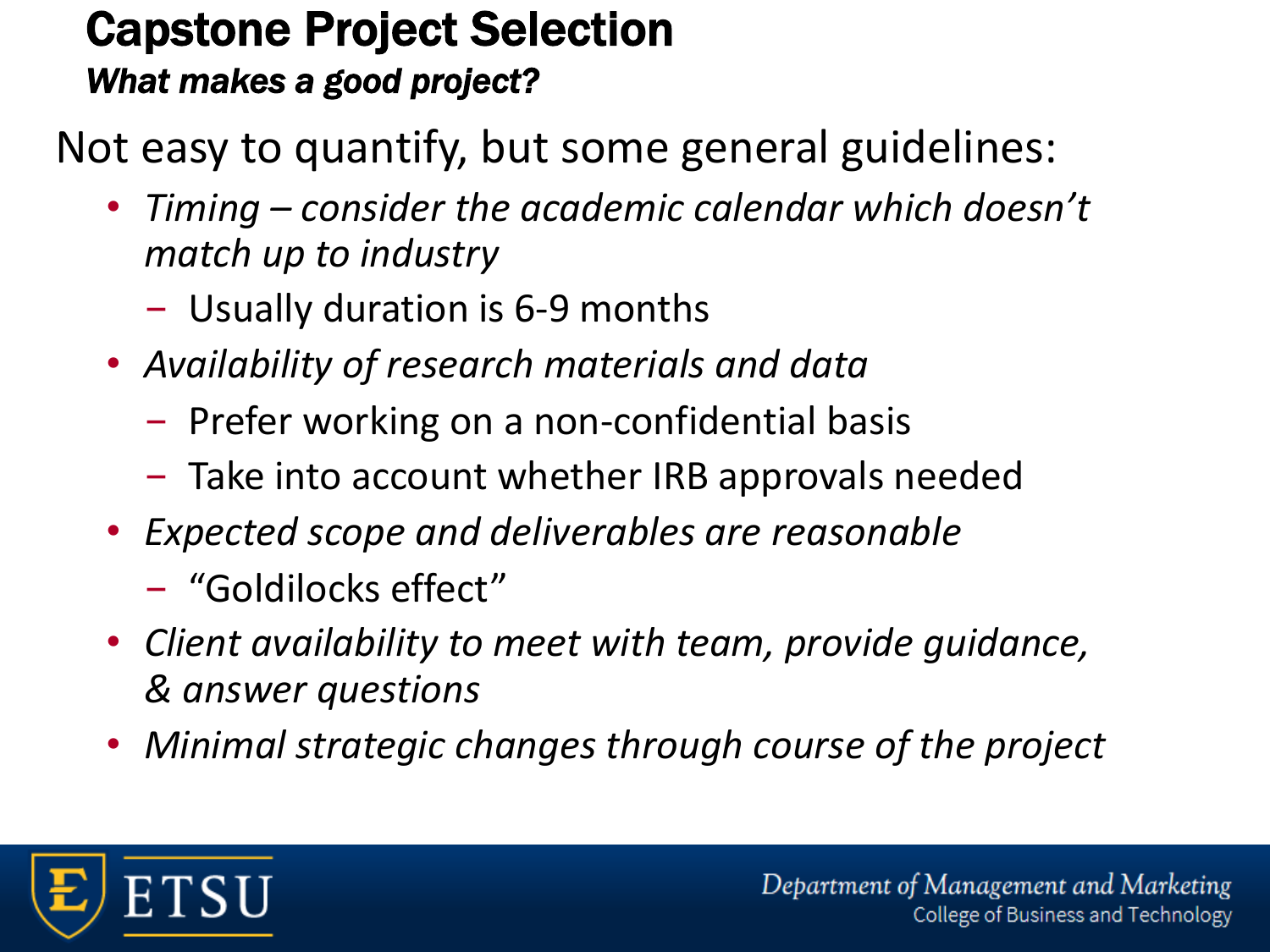#### Capstone Project Scope Definition *Critical for overall project success*

- Initial project scope is developed prior to student engagement
- All projects presented first day of class, and students rank the projects according to their overall interest
- Teams are formed (prefer groups of 3), faculty coach assigned, and initial client meeting scheduled
- Team and client develop more detailed scope and identify key deliverables (3-5)
- Project scope document drafted and signed by team, client, and coach [Key step to prevent creep!]

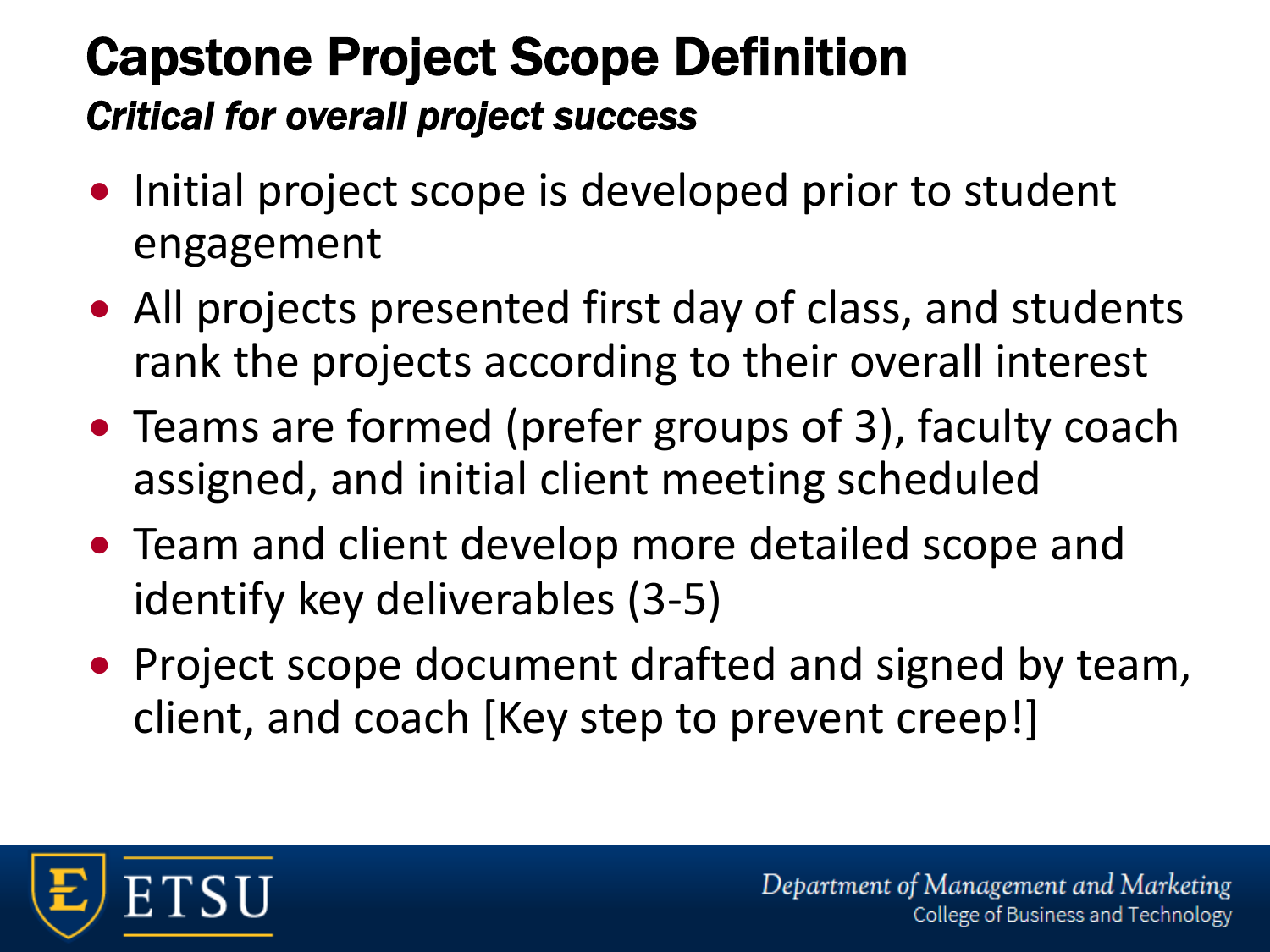### Expectations of Students

*Usage of good project management skills* 1<sup>st</sup> term

- *Conduct secondary research and background*
- *Develop models and tools*
- *Identify methodology for 2nd term*
- *Communicate with client often*
- *Midterm group paper and presentation (~60% of course grade)*
- 2nd term
	- *Collect and analyze data (quantitative and qualitative)*
	- *Identify and assess options*
	- *Make final recommendations and meet deliverables*
	- *Final group paper and presentation*

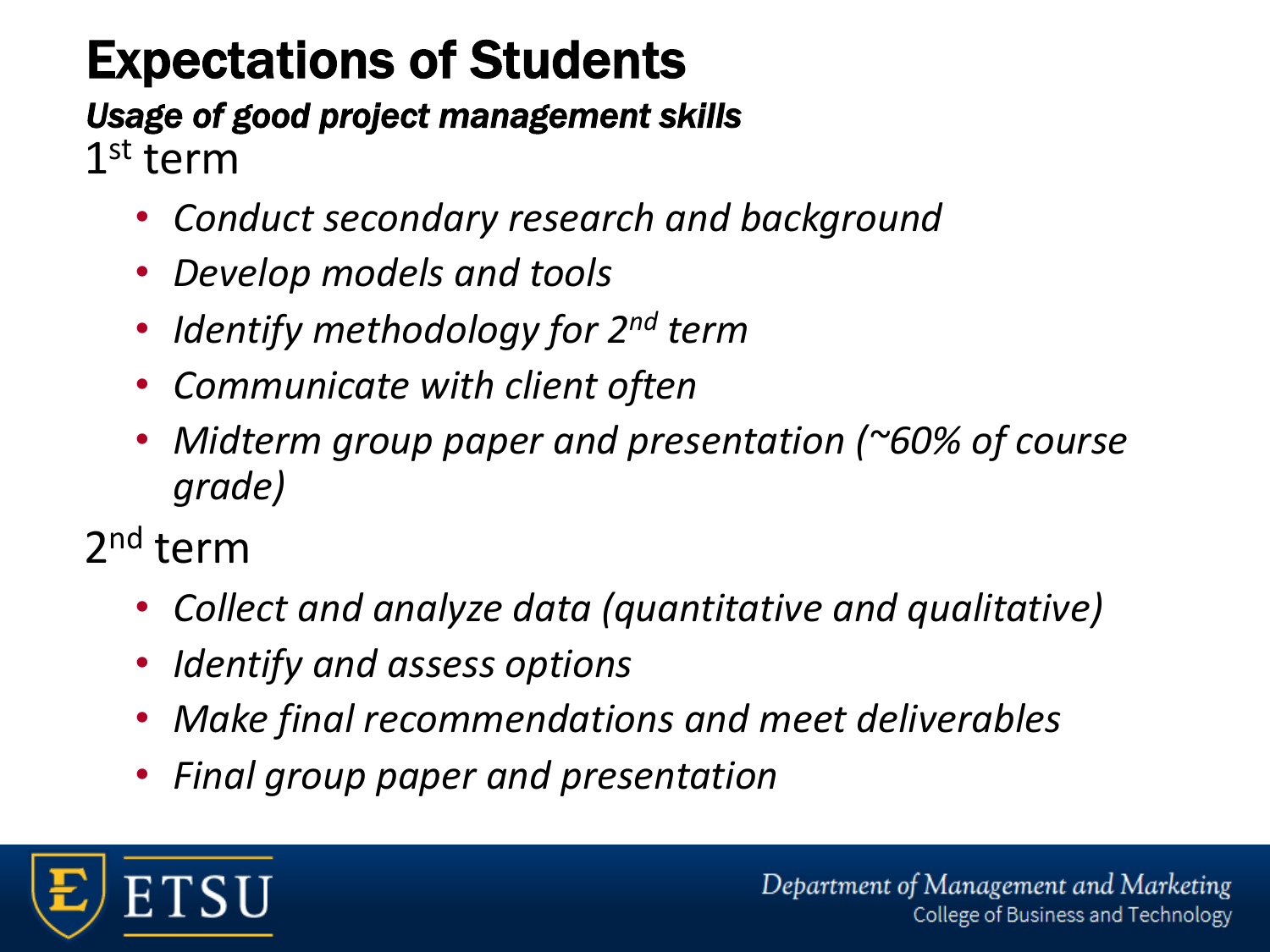#### Expectations of the Client

- Assist in project definition, scope, timing, deliverables, etc.
- Available for questions and assistance
- Overall responsible for Implementation of the final recommendations
- Provide feedback to the team and administrators

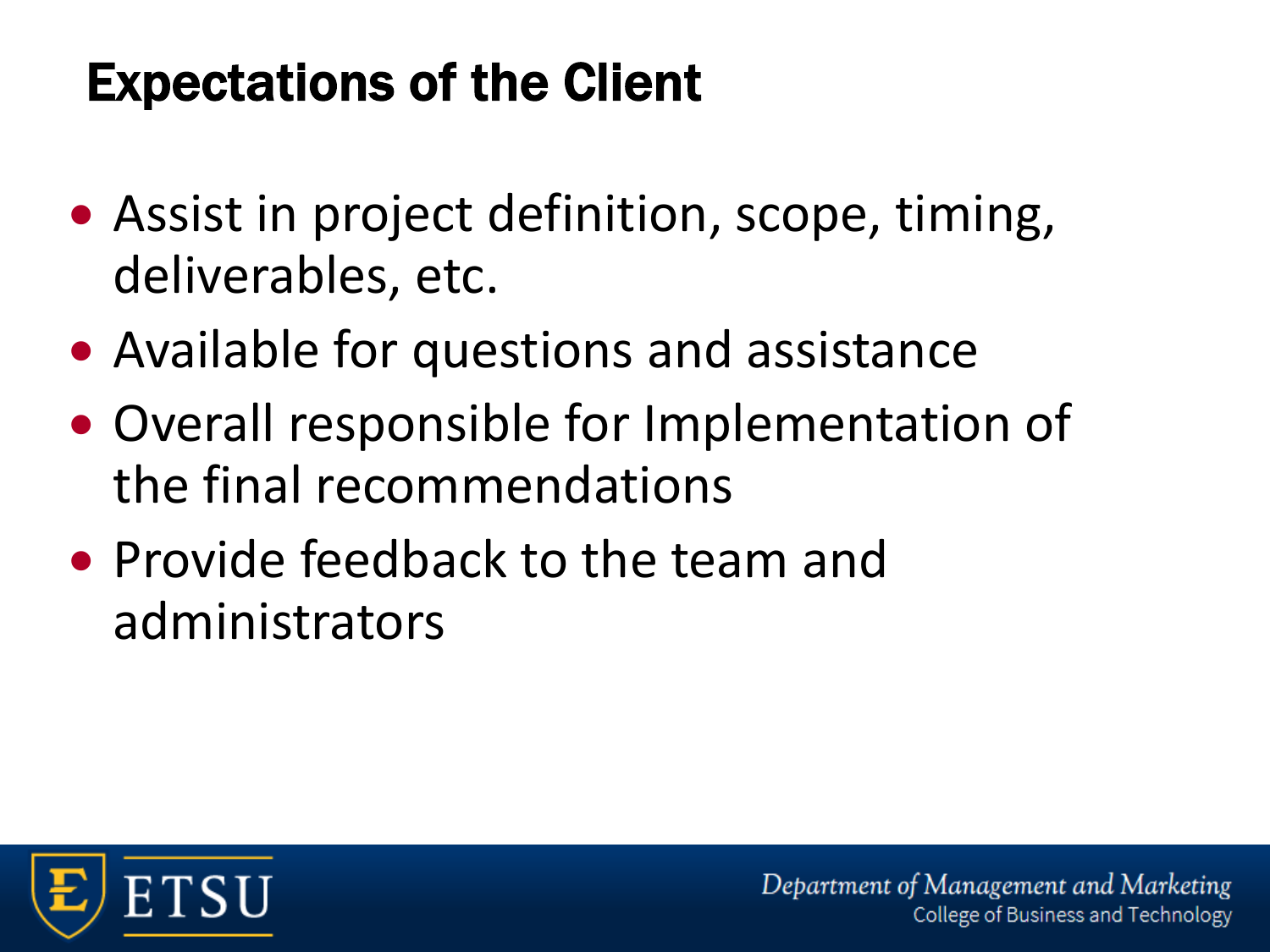## Results - Client Interviews

- Typically the projects are completed, presentations given, paper turned in, and students graduate the next day.
- So to obtain feedback, we asked student teams to interview clients from 10 recent projects completed over the last 2 years.
- Results were presented in class, with the goal to continuously improve the capstone experience.
- Surprisingly, several clients had ideas for their next project.

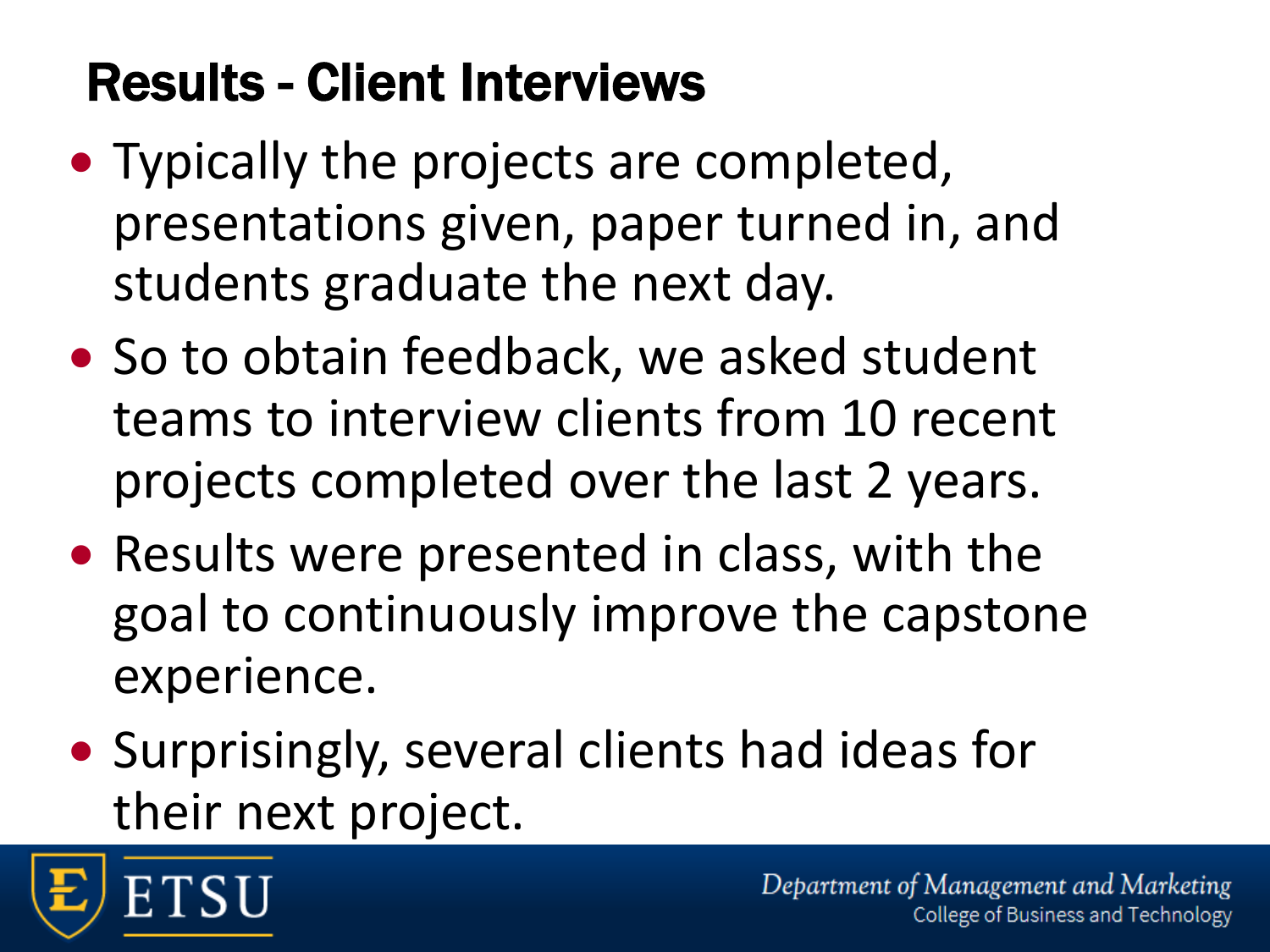#### Client comments

*"I am delighted to have ETSU in our backyard because there are many things we need to do, so to be able to depend upon the students to develop skills while helping us meet our goals is quite attractive.* 

*It is an investment that is being made both ways—for student and business.* 

*These students often offer unique perspectives and solutions that may be overlooked when one is so familiar with the business upfront."* 

*– VP, Marketing and Operations*

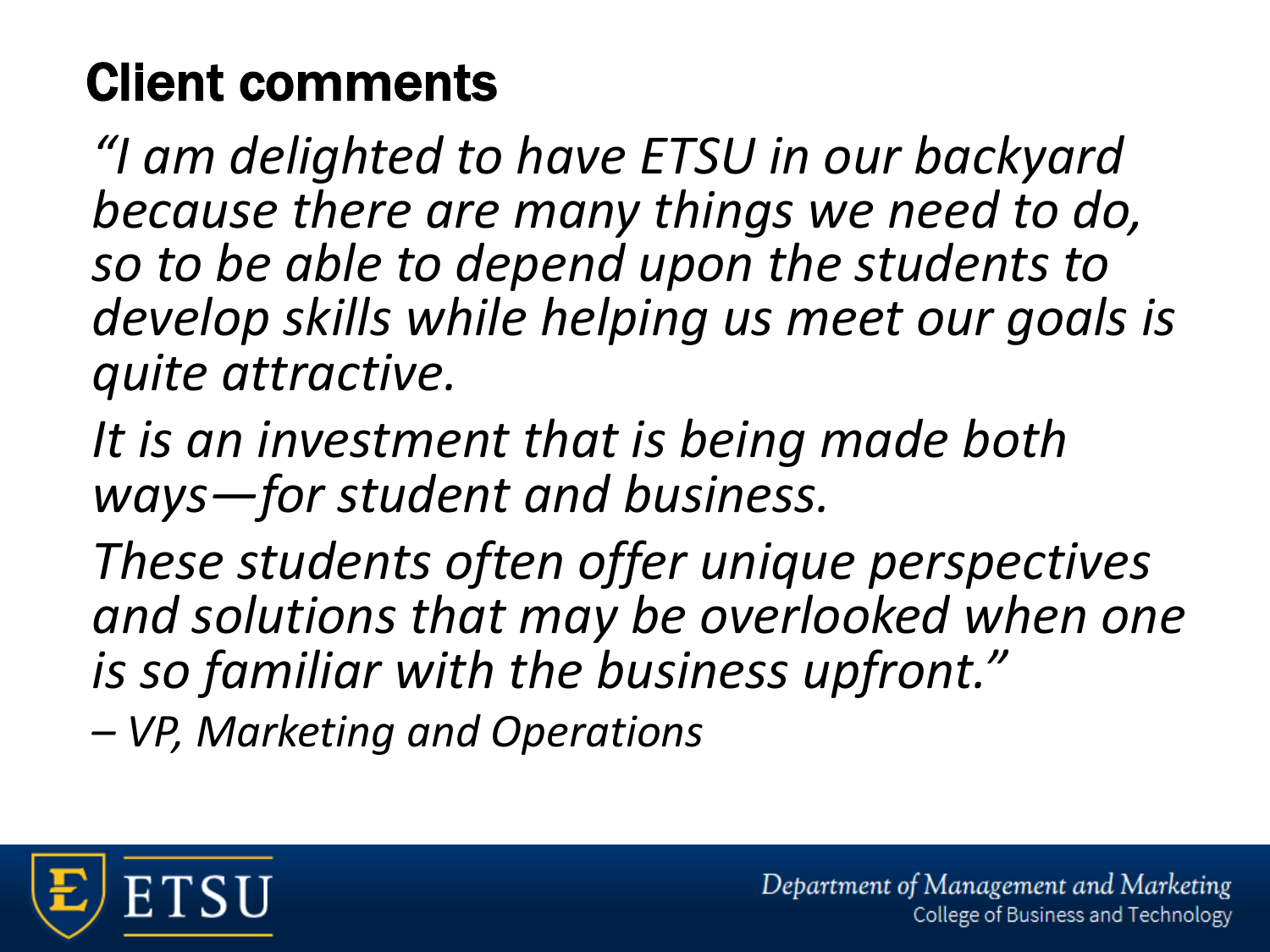*10 out of 10, would recommend . It is a win-win for the company and students.* 

*10, given the success of the project I would not hesitate to recommend the program to other entrepreneurs in order to get their businesses up and running on the right track.*

*Overall just a great experience. The students were diverse in their backgrounds making each one suited for a particular task. Allowing each of them to bring something different to the table.*

*The AMBA Strategic Experience team was a tremendous asset in helping us collect the background data needed for us to make decisions... I was very impressed with the rigor and dedication... I will certainly be looking for MBA teams to help with future projects.* 

ETSU

Department of Management and Marketing **13** Copyright ©2017 Cengage Learning. All Rights Reserved. May not be scanned, copied or duplicated, or posted to a publicly accessible website, in whole or in part. HRM4 | CH13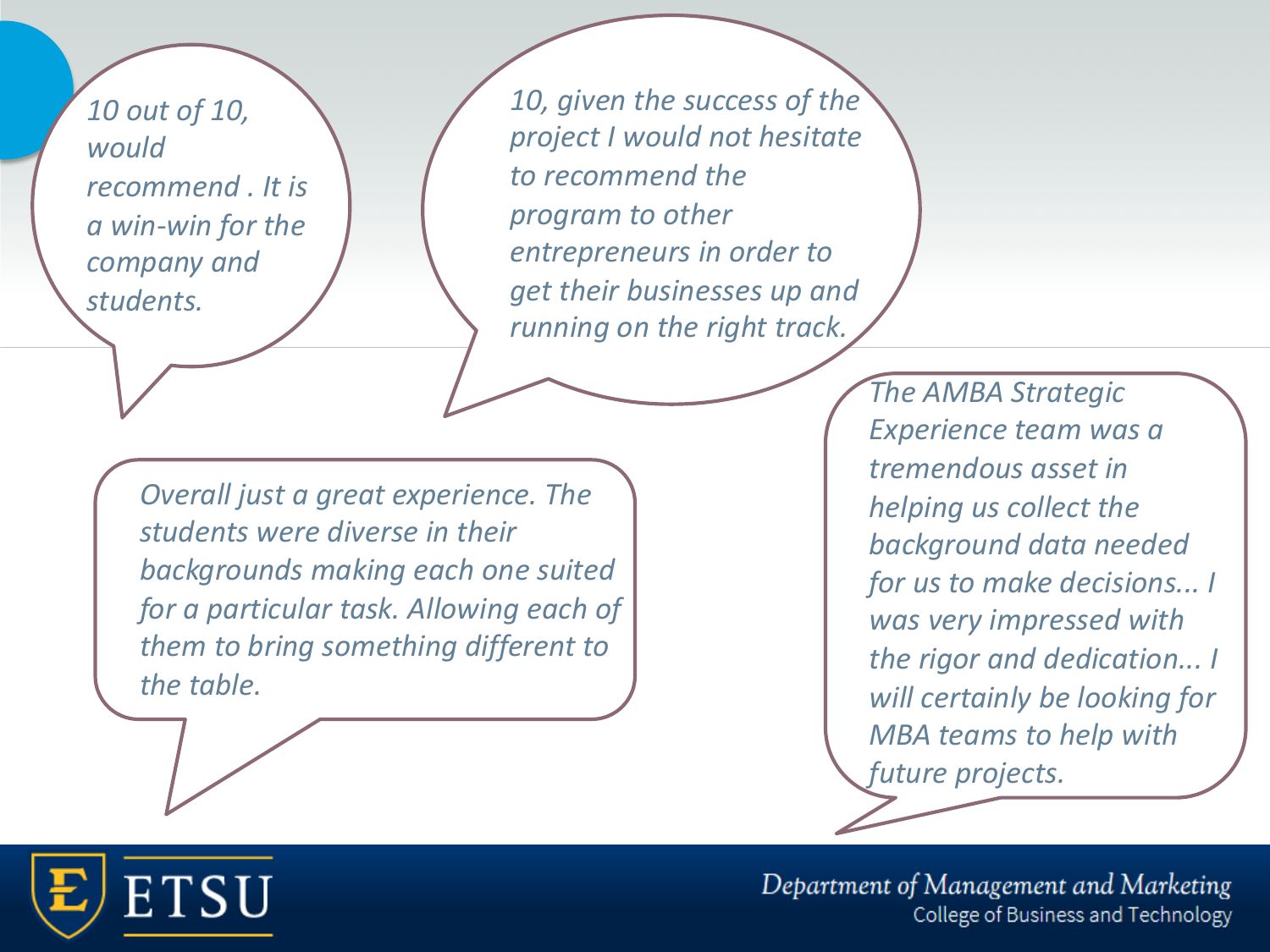# Key Learnings

#### The Good

- *Keep the client/team signed contract*
- *Like to structure of having a mid-term presentation to allow for any course correction and discussions*
- *Good project management skills being developed*

#### Where to Improve

- *Both teams and clients would like more frequent client interactions*
- *Communicate with the client more often*
- *Prepare project topic areas that need to be addressed ahead of the client meetings so client can be better prepared*
- *Keeping entrepreneurs on track is a challenge*